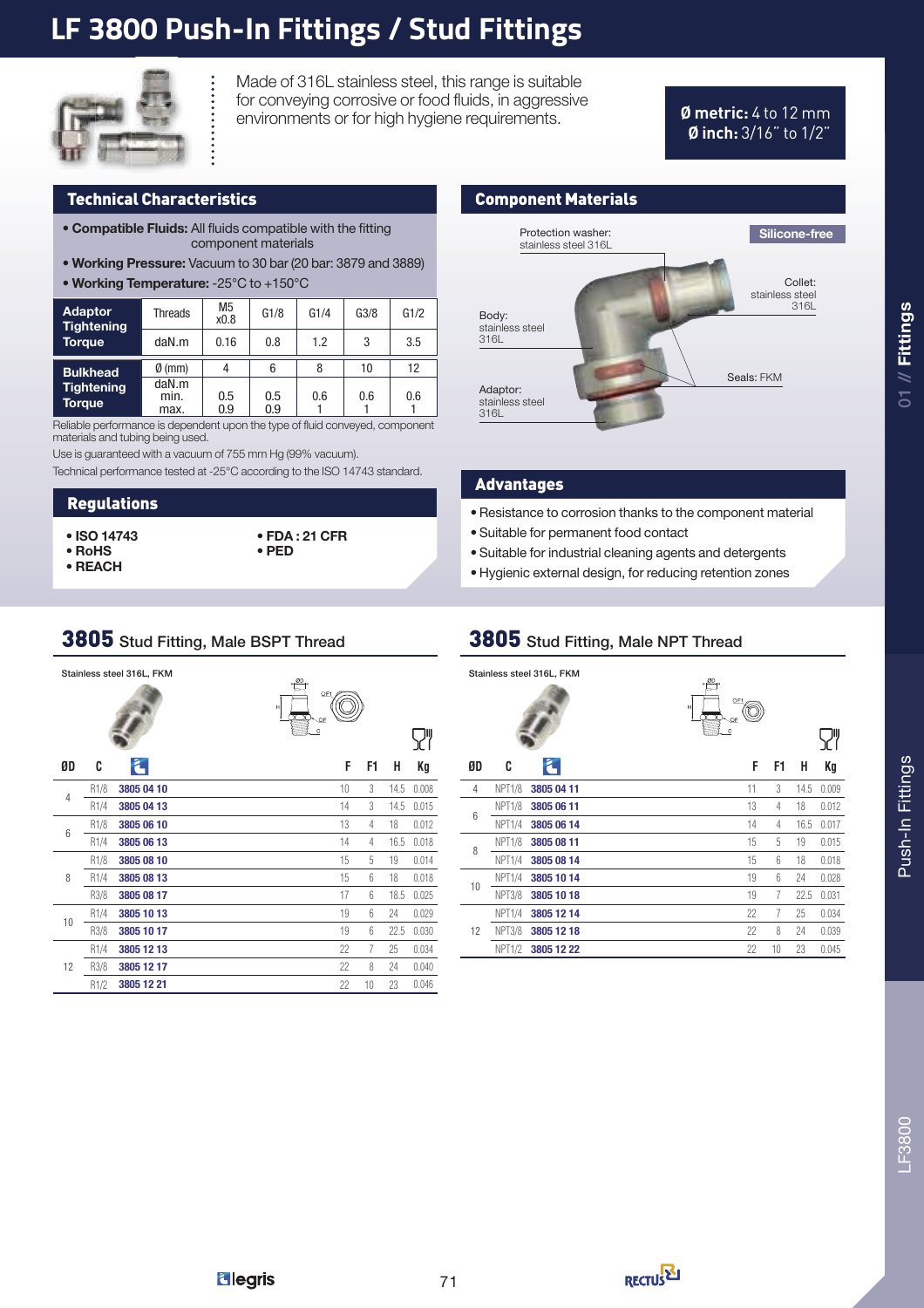## **LF 3800 Push-In Fittings / Stud Fittings**

#### 3805 Stud Fitting, Male NPT Thread Inch





 $\overline{\mathbf{S}}$ 

| ØD         | C                  |                                              | F  | F1 | н    | Kq    |
|------------|--------------------|----------------------------------------------|----|----|------|-------|
| 3/16       | <b>NPT1/8</b>      | 3805 55 11                                   | 10 | 3  | 15.5 | 0.010 |
|            | <b>NPT1/8</b>      | 3805 56 11                                   | 13 | 4  | 19   | 0.012 |
| 1/4<br>3/8 | NPT1/4             | 3805 56 14                                   | 14 | 4  | 17.5 | 0.017 |
|            | <b>NPT1/4</b>      | 3805 60 14                                   | 19 | 6  | 25   | 0.029 |
|            | <b>NPT3/8</b>      | 3805 60 18                                   | 19 | 7  | 24   | 0.031 |
|            | NPT <sub>1/4</sub> | 3805 62 14                                   | 22 | 7  | 26   | 0.036 |
| 1/2        | <b>NPT3/8</b>      | 3805 62 18                                   | 22 | 8  | 25   | 0.041 |
|            | <b>NPT1/2</b>      | 3805 62 22                                   | 22 | 10 | 25   | 0.049 |
|            |                    | 5/32" (4 mm) and 5/16" (8 mm) also available |    |    |      |       |

## 3801 Stud Fitting, Male BSPP and Metric Thread

|    |        | Stainless steel 316L, FKM | $\frac{80}{2}$<br>OF1<br>Н<br>OB<br>$\overline{c}$ |      |       |
|----|--------|---------------------------|----------------------------------------------------|------|-------|
| ØD | C      |                           | F<br>F1                                            | н    | Kg    |
| 4  | M5x0.8 | 3801 04 19                | 10<br>2.5                                          | 17   | 0.005 |
|    | G1/8   | 3801 04 10                | 3<br>13                                            | 16.5 | 0.009 |
|    | M5x0.8 | 3801 06 19                | 13<br>2.5                                          | 20.5 | 0.010 |
| 6  | G1/8   | 3801 06 10                | 13<br>4                                            | 18   | 0.010 |
|    | G1/4   | 3801 06 13                | 17<br>4                                            | 18   | 0.015 |
|    | G1/8   | 3801 08 10                | 15<br>5                                            | 19   | 0.013 |
| 8  | G1/4   | 3801 08 13                | 17<br>5                                            | 20.5 | 0.017 |
|    | G3/8   | 3801 08 17                | 21<br>6                                            | 20   | 0.027 |
|    | G1/4   | 3801 10 13                | 19<br>$\overline{7}$                               | 25   | 0.025 |
| 10 | G3/8   | 3801 10 17                | 21<br>7                                            | 25   | 0.034 |
| 12 | G1/4   | 3801 12 13                | 21<br>7                                            | 27   | 0.030 |
|    | G3/8   | 3801 12 17                | 21<br>9                                            | 26.5 | 0.034 |

|    |                  | Stainless steel 316L | ØD,<br>H<br>OF<br>C |    |    |       |
|----|------------------|----------------------|---------------------|----|----|-------|
| ØD | C                | z                    |                     | F  | н  | Kg    |
| 4  | R <sub>1/8</sub> | 3821 04 10           |                     | 10 | 21 | 0.006 |
| 6  | R <sub>1/8</sub> | 3821 06 10           |                     | 10 | 23 | 0.007 |
|    | R1/4             | 3821 06 13           |                     | 14 | 24 | 0.015 |
| 8  | R <sub>1/8</sub> | 3821 08 10           |                     | 11 | 24 | 0.008 |
|    | R1/4             | 3821 08 13           |                     | 14 | 25 | 0.016 |
| 10 | R1/4             | 3821 10 13           |                     | 19 | 30 | 0.017 |
|    | R3/8             | 3821 10 17           |                     | 19 | 30 | 0.022 |
|    | R1/4             | 3821 12 13           |                     | 19 | 31 | 0.017 |
| 12 | R3/8             | 3821 12 17           |                     | 19 | 31 | 0.022 |
|    | R1/2             | 3821 12 21           |                     | 22 | 32 | 0.037 |
|    |                  |                      |                     |    |    |       |

3821 Stud Standpipe, Male BSPT Thread

#### Stud standpipe 3821 and 3831 can be used as illustrated, allowing:

**Parker** 

• stock optimisation

• installation of tees and elbows where required

#### 3821 Stud Standpipe, Male NPT Thread

#### Stainless steel 316L  $\overline{\mathsf{S}}$ **ØD C**  Ł **F H Kg** 4 NPT1/8 3821 04 11 10 21 0.006 NPT1/8 **3821 06 11** 10 23 0.007 6 NPT1/4 **3821 06 14 14.0 24 0.016** NPT1/8 3821 08 11 **14.0 24 0.008** 8 NPT1/4 **3821 08 14** 14 25 0.016 NPT1/4 **3821 10 14** 14 30 0.018 10 NPT3/8 3821 10 18 17 30 0.010 12 NPT1/4 3821 12 14 14 31 0.018

## 3821 Stud Standpipe, Male NPT Thread Inch

|     | Stainless steel 316L |            | ØD<br>H<br>OF |    |       |
|-----|----------------------|------------|---------------|----|-------|
|     |                      |            | c             |    |       |
| ØD  | C                    | E          | F             | н  | Кg    |
| 1/4 | <b>NPT1/8</b>        | 3821 56 11 | 10            | 26 | 0.009 |
|     | NPT <sub>1/4</sub>   | 3821 56 14 | 14            | 27 | 0.016 |
| 3/8 | NPT <sub>1/4</sub>   | 3821 60 14 | 19            | 32 | 0.018 |
|     | <b>NPT3/8</b>        | 3821 60 18 | 19            | 32 | 0.028 |
|     | NPT1/4               | 3821 62 14 | 19            | 36 | 0.020 |
| 1/2 | <b>NPT3/8</b>        | 3821 62 18 | 19            | 37 | 0.025 |
|     | <b>NPT1/2</b>        | 3821 62 22 | 22            | 37 | 0.042 |

5/32"(4 mm) and 5/16"(8 mm) also available

#### 3831 Stud Standpipe, Male BSPP and Metric Thread

|                |        | Stainless steel 316L, FKM | ØD<br>$\mathsf{H}$<br>T<br>OF. |    |      |       |
|----------------|--------|---------------------------|--------------------------------|----|------|-------|
| ØD             | C      | Ł.                        |                                | F  | н    | Кg    |
| $\overline{4}$ | M5x0.8 | 3831 04 19                |                                | 10 | 23.5 | 0.004 |
|                | G1/8   | 3831 04 10                |                                | 13 | 22   | 0.008 |
| 6              | G1/8   | 3831 06 10                |                                | 13 | 24   | 0.009 |
|                | G1/4   | 3831 06 13                |                                | 17 | 24   | 0.015 |
|                | G1/8   | 3831 08 10                |                                | 13 | 25   | 0.010 |
| 8              | G1/4   | 3831 08 13                |                                | 17 | 27   | 0.019 |
|                | G3/8   | 3831 08 17                |                                | 21 | 27   | 0.024 |
| 10             | G1/4   | 3831 10 13                |                                | 17 | 32   | 0.021 |
|                | G3/8   | 3831 10 17                |                                | 21 | 32   | 0.025 |
|                | G1/4   | 3831 12 13                |                                | 17 | 33   | 0.021 |
| 12             | G3/8   | 3831 12 17                |                                | 21 | 33   | 0.028 |
|                | G1/2   | 3831 12 21                |                                | 24 | 36   | 0.043 |

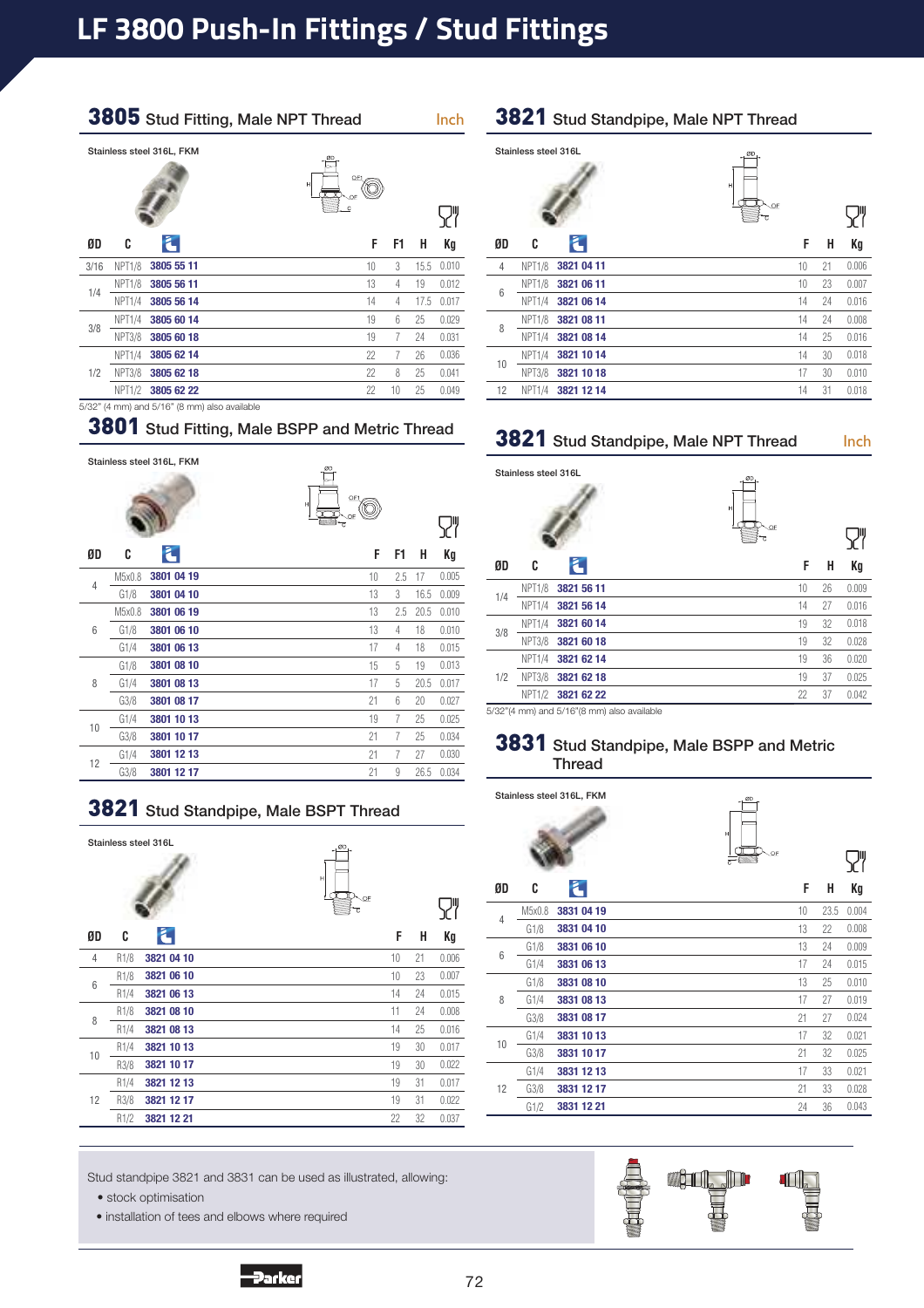## 3800 Cartridge

|                | Stainless steel 316L, FKM                                                           | ØD<br>0G1<br>ØG<br>H1<br>H2<br>60° |    |      |      |           |      |       |
|----------------|-------------------------------------------------------------------------------------|------------------------------------|----|------|------|-----------|------|-------|
| ØD             | Ł                                                                                   | G                                  | G1 | н    | H1   | <b>H2</b> | N    | Kg    |
| $\overline{4}$ | 3800 04 00                                                                          | 9.8                                | 8  | 17   | 8.5  | 8.5       | -11  | 0.006 |
| 6              | 3800 06 00                                                                          | 12.1                               | 10 | 19   | 10.5 | 8.5       | 13.5 | 0.008 |
| 8              | 3800 08 00                                                                          | 14.8                               | 13 | 21   | 12.5 | 8.5       | 16   | 0.012 |
| 10             | 3800 10 00                                                                          | 17.5                               | 15 | 24.5 | -14  | 10.5      | -20  | 0.019 |
|                | Considered alternative and considerable and considered alternative and considerable |                                    |    |      |      |           |      |       |

Cavity dimensions available on request

#### 3809 Stud Elbow, Male BSPT Thread

3809 Stud Elbow, Male NPT Thread

|                |                  | Stainless steel 316L, FKM | н<br>π | L<br>ØG<br>$\overline{\mathbb{D}}_{\text{def}}$<br>ट | ØD   |      |      |       |
|----------------|------------------|---------------------------|--------|------------------------------------------------------|------|------|------|-------|
| ØD             | C                | L                         |        | F                                                    | G    | н    | L    | Кg    |
| $\overline{4}$ | R <sub>1/8</sub> | 3809 04 10                |        | 10                                                   | 10   | 23.5 | 16.5 | 0.020 |
| 6              | R <sub>1/8</sub> | 3809 06 10                |        | 13                                                   | 12   | 27.5 | 20   | 0.030 |
|                | R1/4             | 3809 06 13                |        | 14                                                   | 12   | 27.5 | 25   | 0.036 |
| 8              | R <sub>1/8</sub> | 3809 08 10                |        | 14                                                   | 15   | 32   | 25   | 0.040 |
|                | R1/4             | 3809 08 13                |        | 14                                                   | 14.5 | 34   | 25   | 0.045 |
| 10             | R1/4             | 3809 10 13                |        | 19                                                   | 17.5 | 37.5 | 27.5 | 0.068 |
|                | R3/8             | 3809 10 17                |        | 19                                                   | 17.5 | 37.5 | 27.5 | 0.069 |

The body swivels for positioning purposes.

|                 |                    | Stainless steel 316L, FKM                 | L.<br>н<br>IV OF | ØG | ØD   |      |      |       |
|-----------------|--------------------|-------------------------------------------|------------------|----|------|------|------|-------|
| ØD              | C                  | Ł                                         |                  | F  | G    | н    | L    | Кg    |
| $6\phantom{1}6$ | NPT <sub>1/8</sub> | 3809 06 11                                |                  | 13 | 12.5 | 29   | 22.5 | 0.031 |
|                 | NPT1/4             | 3809 06 14                                |                  | 14 | 12.5 | 29   | 22.5 | 0.036 |
| 8               | <b>NPT1/8</b>      | 3809 08 11                                |                  | 14 | 15   | 34   | 24   | 0.040 |
|                 | NPT1/4             | 3809 08 14                                |                  | 14 | 15   | 34   | 24   | 0.045 |
|                 | NPT <sub>1/4</sub> | 3809 10 14                                |                  | 19 | 17.5 | 39.5 | 30   | 0.068 |
| 10              | <b>NPT3/8</b>      | 3809 10 18                                |                  | 19 | 17.5 | 39.5 | 30   | 0.071 |
|                 |                    | The body swivels for positioning purposes |                  |    |      |      |      |       |

ody swivels for positioning purpo

#### 3899 Stud Elbow, Male BSPP and Metric Thread

|                |        | Stainless steel 316L, FKM | $\sqrt{ }$ 0D<br>Н<br>ØG<br>OF<br>$\overline{c}$ |       |
|----------------|--------|---------------------------|--------------------------------------------------|-------|
| ØD             | C      | Ł                         | F<br>н<br>G<br>L                                 | Kg    |
|                | M5x0.8 | 3899 04 19                | 18<br>10<br>10<br>26                             | 0.020 |
| $\overline{4}$ | G1/8   | 3899 04 10                | 13<br>19<br>10<br>27                             | 0.022 |
|                | G1/4   | 3899 04 13                | 19<br>17<br>10<br>27                             | 0.018 |
|                | M5x0.8 | 3899 06 19                | 13<br>12<br>33<br>24                             | 0.031 |
| 6              | G1/8   | 3899 06 10                | $6\overline{6}$<br>12<br>33<br>24                | 0.031 |
|                | G1/4   | 3899 06 13                | 17<br>12<br>32<br>24                             | 0.036 |
|                | G1/8   | 3899 08 10                | 14<br>15<br>35<br>25                             | 0.039 |
| 8              | G1/4   | 3899 08 13                | 17<br>15<br>35<br>25                             | 0.044 |
|                | G3/8   | 3899 08 17                | 21<br>15<br>34.5<br>25                           | 0.048 |
| 10             | G1/4   | 3899 10 13                | 19<br>17<br>43<br>31                             | 0.069 |
|                | G3/8   | 3899 10 17                | 21<br>17<br>31<br>42                             | 0.072 |

The body swivels for positioning purposes.

## 3889 Compact Stud Elbow, Male BSPT Thread

 $\mathbf{r}$ 

#### Stainless steel 316L, FKM

|                | Ťоo<br>н<br>ØG<br>$\overline{CF}$<br>ट |                                                                            |    |      |      |      |       |
|----------------|----------------------------------------|----------------------------------------------------------------------------|----|------|------|------|-------|
|                |                                        |                                                                            |    |      |      |      |       |
| ØD             | C                                      | $\epsilon$                                                                 | F  | G    | н    | L    | Kg    |
| $\overline{4}$ | R <sub>1/8</sub>                       | 3889 04 10                                                                 | 13 | 10   | 18   | 17   | 0.019 |
|                | R1/4                                   | 3889 04 13                                                                 | 17 | 10   | 19.5 | 16.5 | 0.018 |
| 6              | R1/8                                   | 3889 06 10                                                                 | 13 | 12   | 21.5 | 20.5 | 0.025 |
|                | R <sub>1/4</sub>                       | 3889 06 13                                                                 | 14 | 12   | 21.5 | 20.5 | 0.032 |
| 8              | R <sub>1/8</sub>                       | 3889 08 10                                                                 | 14 | 15   | 24   | 22   | 0.036 |
|                | R1/4                                   | 3889 08 13                                                                 | 14 | 15   | 24   | 22   | 0.036 |
|                | R1/4                                   | 3889 10 13                                                                 | 17 | 17.5 | 28.5 | 27.5 | 0.058 |
| 10             | R3/8                                   | 3889 10 17                                                                 | 19 | 17.5 | 28.5 | 27.5 | 0.068 |
|                | R1/4                                   | 3889 12 13                                                                 | 22 | 20   | 33.5 | 30   | 0.088 |
| 12             | R3/8                                   | 3889 12 17                                                                 | 22 | 20   | 33.5 | 30   | 0.090 |
|                | R1/2                                   | 3889 12 21                                                                 | 22 | 20   | 33.5 | 33   | 0.097 |
|                |                                        | The best surveighter positioning purposes $M_{\text{av}}$ $20 \text{ bar}$ |    |      |      |      |       |

The body swivels for positioning purposes. Max. 20 bar

#### 3889 Compact Male Stud Elbow, Male NPT **Thread**

|    |                    | Stainless steel 316L, FKM | Н<br>⊥ of | ØD<br>ØG |      |      |       |
|----|--------------------|---------------------------|-----------|----------|------|------|-------|
|    |                    |                           | ₹         |          |      |      |       |
| ØD | C                  | Ł                         | F         | G        | н    | L    | Kg    |
| 4  | <b>NPT1/8</b>      | 3889 04 11                | 13        | 10       | 17.5 | 19   | 0.019 |
| 6  | <b>NPT1/8</b>      | 3889 06 11                | 13        | 12.5     | 20   | 22.5 | 0.026 |
|    | NPT1/4             | 3889 06 14                | 14        | 12.5     | 20   | 22.5 | 0.033 |
| 8  | NPT <sub>1/8</sub> | 3889 08 11                | 13        | 15       | 25   | 24   | 0.036 |
|    | <b>NPT1/4</b>      | 3889 08 14                | 14        | 15       | 24   | 24   | 0.036 |
|    | NPT <sub>1/4</sub> | 3889 10 14                | 17        | 17.5     | 27.5 | 27.5 | 0.059 |
| 10 | <b>NPT3/8</b>      | 3889 10 18                | 19        | 17.5     | 28.5 | 26.5 | 0.068 |
|    | NPT <sub>1/4</sub> | 3889 12 14                | 22        | 20       | 31.5 | 32.5 | 0.086 |
| 12 | NPT3/8             | 3889 12 18                | 22        | 20       | 32.5 | 32.5 | 0.089 |
|    | <b>NPT1/2</b>      | 3889 12 22                | 22        | 20       | 27.5 | 32.5 | 0.098 |

The body swivels for positioning purposes. Max. 20 bar

**Elegris** 

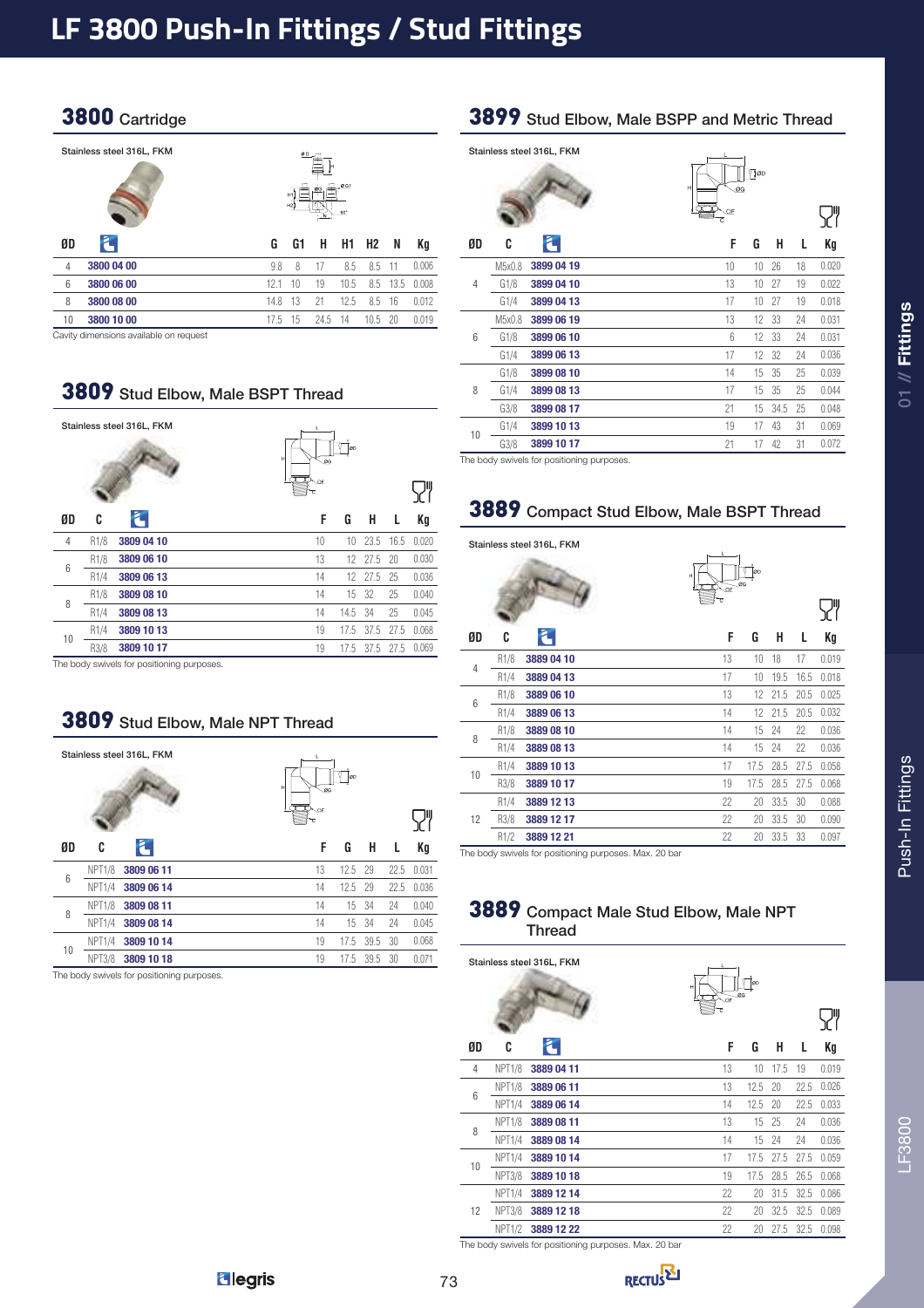## 3889 Compact Stud Elbow, Male NPT Thread Inch

|     |                    | Stainless steel 316L, FKM | OD<br>н<br>ØG<br>T.<br>No€ |      |       |
|-----|--------------------|---------------------------|----------------------------|------|-------|
| ØD  | C                  | Ł                         | F<br>н<br>G                | L    | Kg    |
| 1/4 | <b>NPT1/8</b>      | 3889 56 11                | 13<br>22<br>12             | 23   | 0.025 |
|     | <b>NPT1/4</b>      | 3889 56 14                | 14<br>12<br>22             | 23   | 0.032 |
|     | NPT <sub>1/4</sub> | 3889 60 14                | 17<br>28<br>17.5           | 30.5 | 0.058 |
| 3/8 | <b>NPT3/8</b>      | 3889 60 18                | 19<br>-28<br>17.5          | 30.5 | 0.066 |
|     | NPT1/4             | 3889 62 14                | 22<br>34<br>20             | 33   | 0.089 |
| 1/2 | <b>NPT3/8</b>      | 3889 62 18                | 22<br>34<br>20             | 33   | 0.089 |
|     | <b>NPT1/2</b>      | 3889 62 22                | 22<br>27<br>20             | 33   | 0.091 |

The body swivels for positioning purposes. Max. 20 bar.

5/32" (4 mm) and 5/16" (8 mm) also available.

|                |      | Stainless steel 316L, FKM | н<br>ÖF | lop<br>ØG |      |    |       |
|----------------|------|---------------------------|---------|-----------|------|----|-------|
| ØD             | C    | ã.                        | F       | G         | н    | L  | Kg    |
|                | G1/8 | 3879 04 10                | 13      | 11        | 22   | 19 | 0.022 |
| $\overline{4}$ | G1/4 | 3879 04 13                | 17      | 11        | 20   | 19 | 0.027 |
| 6              | G1/8 | 3879 06 10                | 13      | 12        | 24   | 24 | 0.029 |
|                | G1/4 | 3879 06 13                | 17      | 12        | 22   | 24 | 0.034 |
|                | G1/8 | 3879 08 10                | 13      | 15        | 25   | 25 | 0.035 |
| 8              | G1/4 | 3879 08 13                | 17      | 15        | 25   | 25 | 0.039 |
|                | G3/8 | 3879 08 17                | 21      | 15        | 23   | 25 | 0.047 |
| 10             | G1/4 | 3879 10 13                | 18      | 17        | 28.5 | 31 | 0.057 |
|                | G3/8 | 3879 10 17                | 21      | 17        | 28.5 | 31 | 0.065 |
|                | G1/4 | 3879 12 13                | 17      | 20        | 33   | 33 | 0.077 |
| 12             | G3/8 | 3879 12 17                | 21      | 20        | 33   | 33 | 0.084 |
|                | G1/2 | 3879 12 21                | 24      | 20        | 30   | 33 | 0.096 |

3879 Compact Stud Elbow, Male BSPP Thread

The body swivels for positioning purposes. Max. 20 bar

#### 3893 Stud Run Tee, Male BSPP and Metric Thread



The body swivels for positioning purposes.

LF 3800 push-in fittings allow connection with several types of Parker tubing shown in Chapter 3 of this catalogue, "Technical Tubing and Hose": • PFA tubing

• Fluoropolymer tubing

• Polyethylene tubing

• Semi-rigid polyamide and flexible Crystal polyurethane tubing

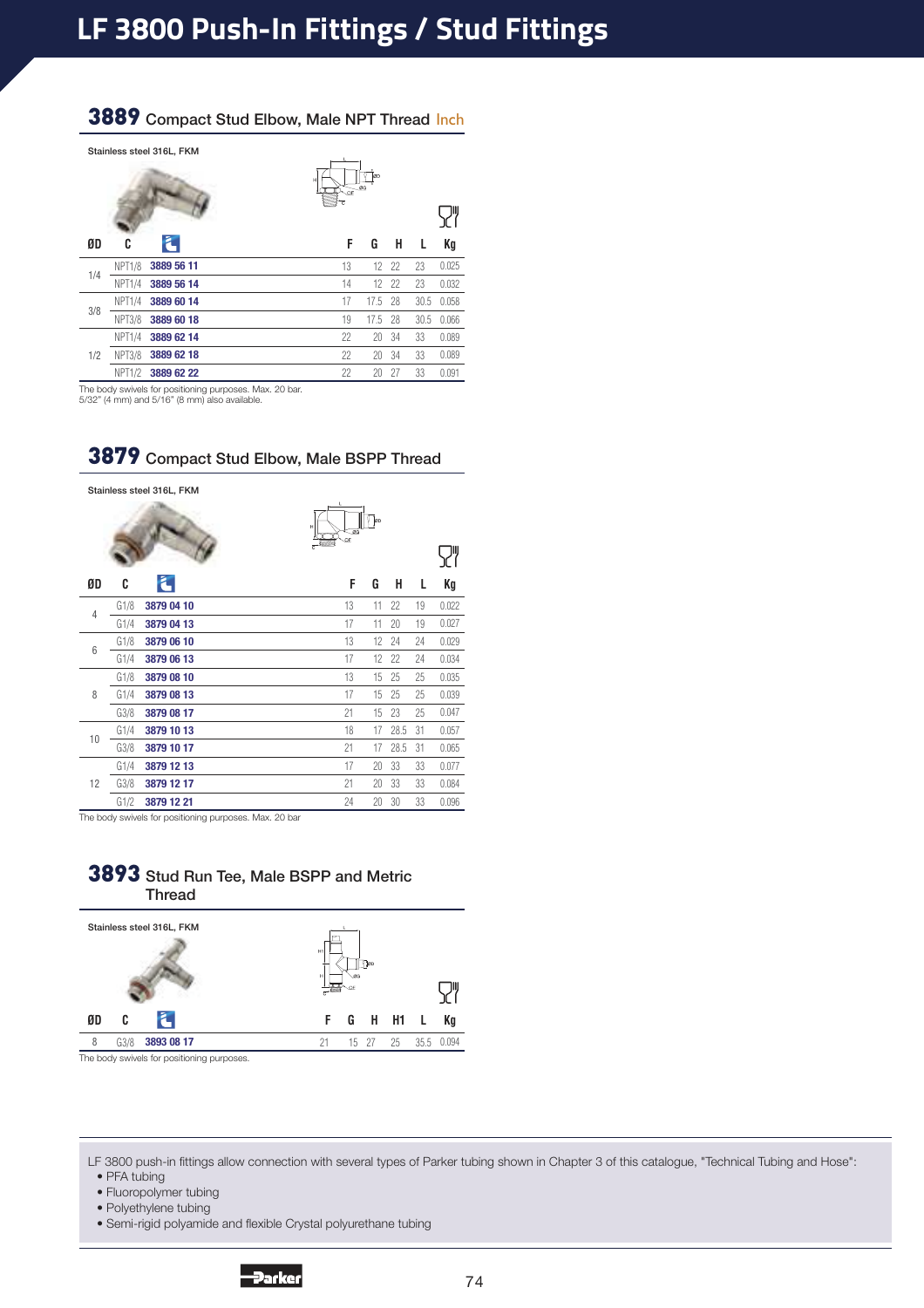## 3806 Equal Tube-to-Tube Connector

|    | Stainless steel 316L, FKM |                                                                   |      |       |
|----|---------------------------|-------------------------------------------------------------------|------|-------|
|    |                           | t.<br>$\mathbb{T}_{\scriptscriptstyle{\mathsf{OD}}}$<br><b>OG</b> |      |       |
|    |                           |                                                                   |      |       |
| ØD | E                         | G                                                                 | L    | Кg    |
| 4  | 3806 04 00                | 10                                                                | 29   | 0.009 |
| 6  | 3806 06 00                | 12                                                                | 34   | 0.015 |
| 8  | 3806 08 00                | 15                                                                | 36   | 0.019 |
| 10 | 3806 10 00                | 17.5                                                              | 45   | 0.032 |
| 12 | 3806 12 00                | 20                                                                | 46.5 | 0.040 |

## 3804 Equal Tee

|                | Stainless steel 316L, FKM | L/2<br>L/2<br>н<br>ØG<br>$\overline{\phantom{a}}$ |      |      |       |
|----------------|---------------------------|---------------------------------------------------|------|------|-------|
| ØD             | Г                         | G                                                 | н    | L/2  | Kg    |
| $\overline{4}$ | 3804 04 00                | 10                                                | 22   | 19   | 0.020 |
| 6              | 3804 06 00                | 12                                                | 26   | 24   | 0.031 |
| 8              | 3804 08 00                | 15                                                | 29.5 | 25   | 0.040 |
| 10             | 3804 10 00                | 17.5                                              | 36.5 | - 31 | 0.063 |
| 12             | 3804 12 00                | 20                                                | 40   | 33   | 0.087 |

## 3806 Equal Tube-to-Tube Connector Inch

| Stainless steel 316L, FKM<br>t.<br>Too<br>.os |       |
|-----------------------------------------------|-------|
|                                               |       |
| Ł<br>ØD<br>G<br>L                             | Кg    |
| 31<br>11<br>3/16<br>3806 55 00                | 0.010 |
| 3806 56 00<br>36<br>12<br>1/4                 | 0.015 |
| 3/8<br>3806 60 00<br>17<br>47                 | 0.030 |
| 48<br>20<br>1/2<br>3806 62 00                 | 0.039 |

| $3804$ Equal Tee          |                 | Inch |
|---------------------------|-----------------|------|
| Stainless steel 316L, FKM | U2<br>L/2<br>ØG |      |

| ØD  |                                              |              |       | $G$ H $L/2$    | Ka    |
|-----|----------------------------------------------|--------------|-------|----------------|-------|
| 1/4 | 3804 56 00                                   |              |       | $12 \t30 \t23$ | 0.031 |
| 3/8 | 3804 60 00                                   |              | 17 38 | 29             | 0.059 |
| 1/2 | 3804 62 00                                   | $20 \degree$ | 43    | 33             | 0.088 |
|     | 5/32" (4 mm) and 5/16" (8 mm) also available |              |       |                |       |

5/32" (4 mm) and 5/16" (8 mm) also available

## 3802 Equal Elbow

|                 | Stainless steel 316L, FKM | ØG<br>$\overline{60}$ |           |               |
|-----------------|---------------------------|-----------------------|-----------|---------------|
| ØD              | Ł                         | G                     | L         | Kg            |
| $\overline{4}$  | 3802 04 00                | 10                    |           | 21.5 0.015    |
| $6\phantom{1}6$ | 3802 06 00                |                       |           | 12 26.5 0.024 |
| 8               | 3802 08 00                |                       | 15 29.5   | 0.031         |
| 10              | 3802 10 00                |                       | 17.5 36.5 | 0.050         |
| 12              | 3802 12 00                | 20                    | 40        | 0.071         |
|                 |                           |                       |           |               |

3802 Equal Stud Elbow Inch Stainless steel 316L, FKM  $\overline{\mathsf{S}}$ **ØD G L Kg** 1/4 **3802 56 00** 12 29.0 0.023 **3/8 <b>3802 60 00** 17 38 0.047 1/2 **3802 62 00** 20 43.0 0.071

5/32" (4 mm) and 5/16" (8 mm) also available